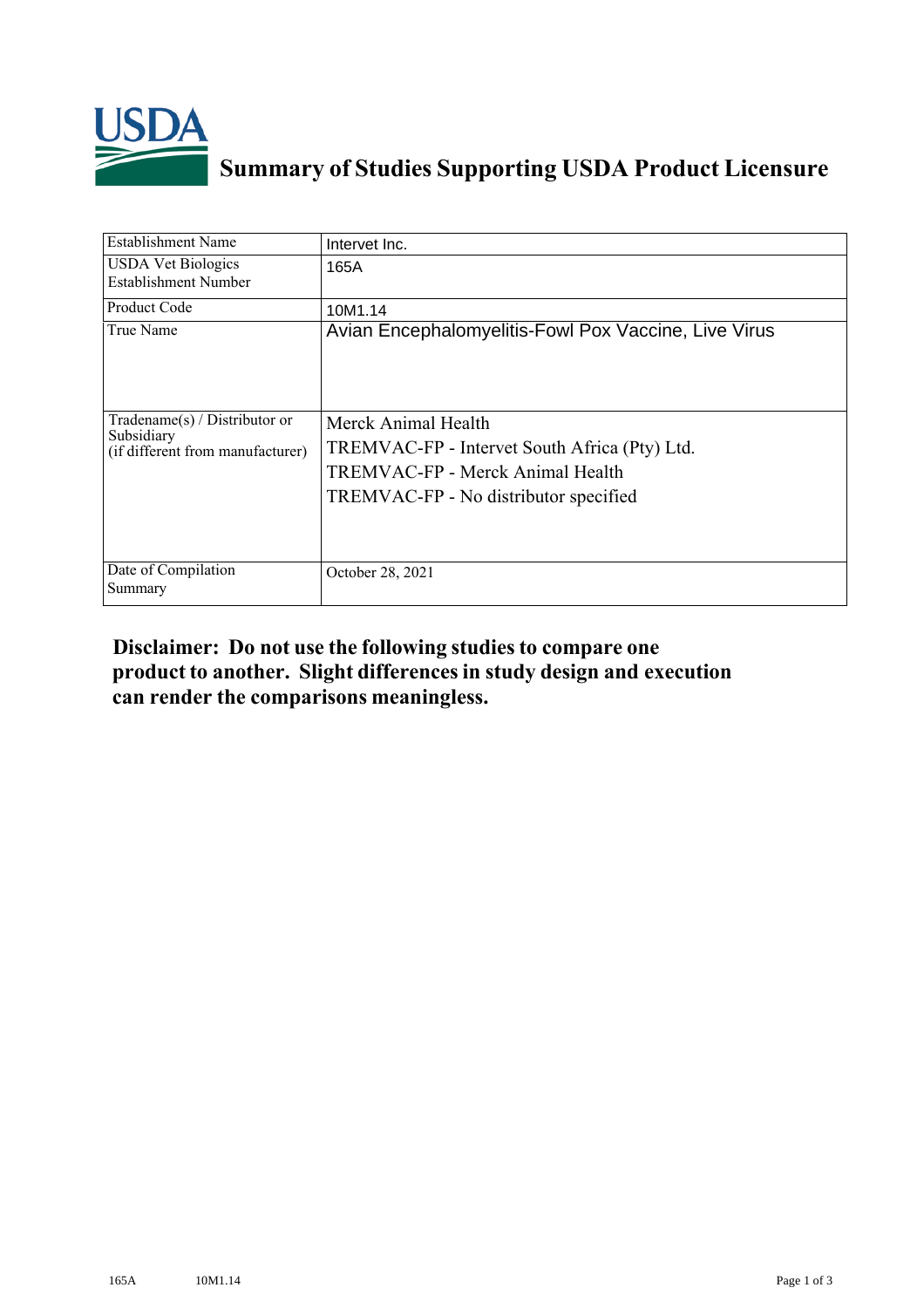| <b>Study Type</b>              | Efficacy                                                                                                                                                                                                                                                                                                                       |
|--------------------------------|--------------------------------------------------------------------------------------------------------------------------------------------------------------------------------------------------------------------------------------------------------------------------------------------------------------------------------|
| <b>Pertaining to</b>           | Avian Encephalomyelitis and Fowl Pox Virus                                                                                                                                                                                                                                                                                     |
| <b>Study Purpose</b>           | To demonstrate effectiveness against Avian Encephalomyelitis<br>and Fowl Pox Virus.                                                                                                                                                                                                                                            |
| <b>Product Administration</b>  | Wing Web                                                                                                                                                                                                                                                                                                                       |
| <b>Study Animals</b>           | Chickens                                                                                                                                                                                                                                                                                                                       |
| <b>Challenge Description</b>   |                                                                                                                                                                                                                                                                                                                                |
| <b>Interval observed after</b> |                                                                                                                                                                                                                                                                                                                                |
| challenge                      |                                                                                                                                                                                                                                                                                                                                |
| <b>Results</b>                 | Study data were evaluated by USDA-APHIS prior to product<br>licensure and met regulatory standards for acceptance at the<br>time of submission. No data are published because this study<br>was submitted to USDA-APHIS prior to January 1, 2007, and<br>APHIS only requires publication of data submitted after that<br>date. |
| <b>USDA Approval Date</b>      | March 16, 1984                                                                                                                                                                                                                                                                                                                 |